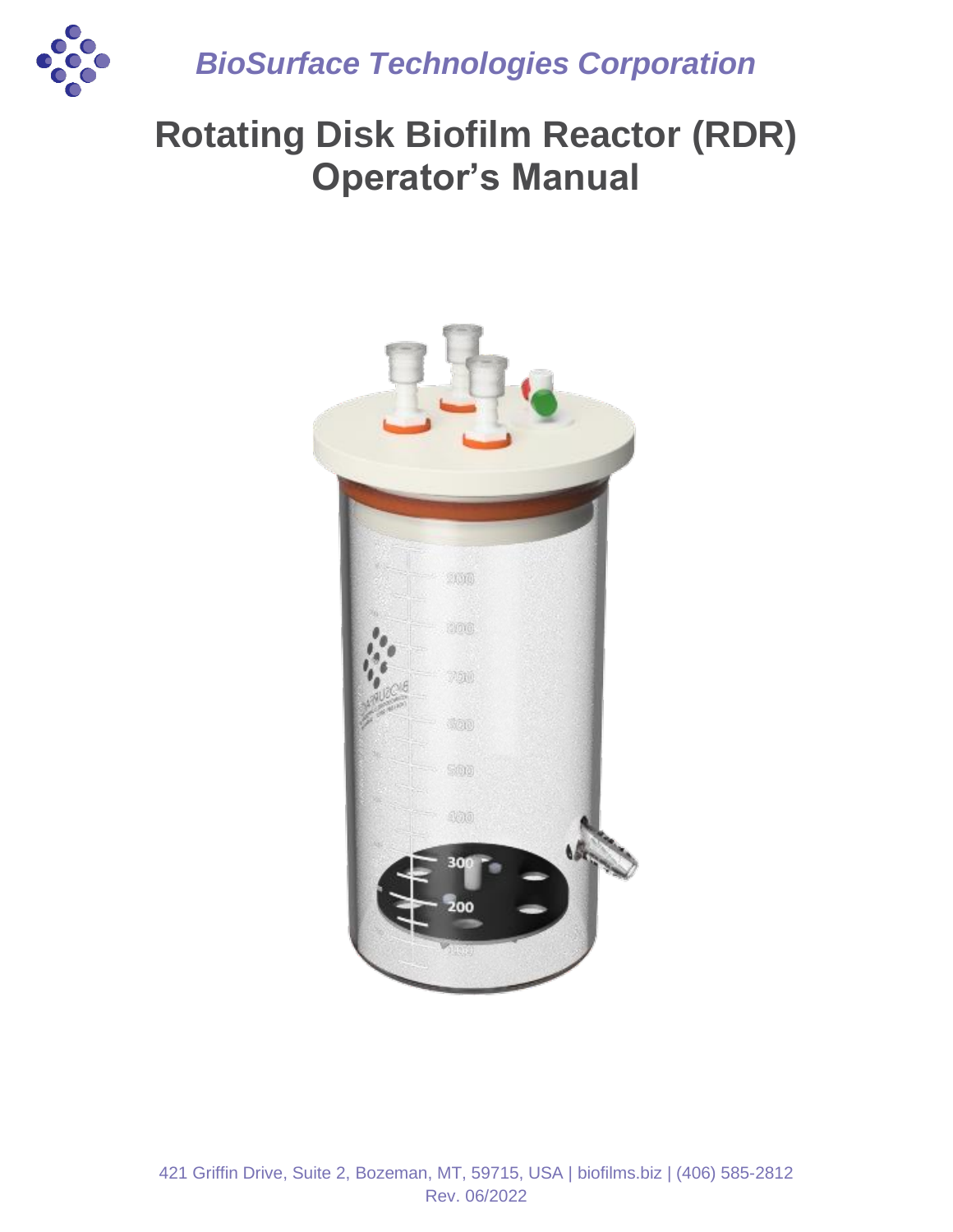# **Contents**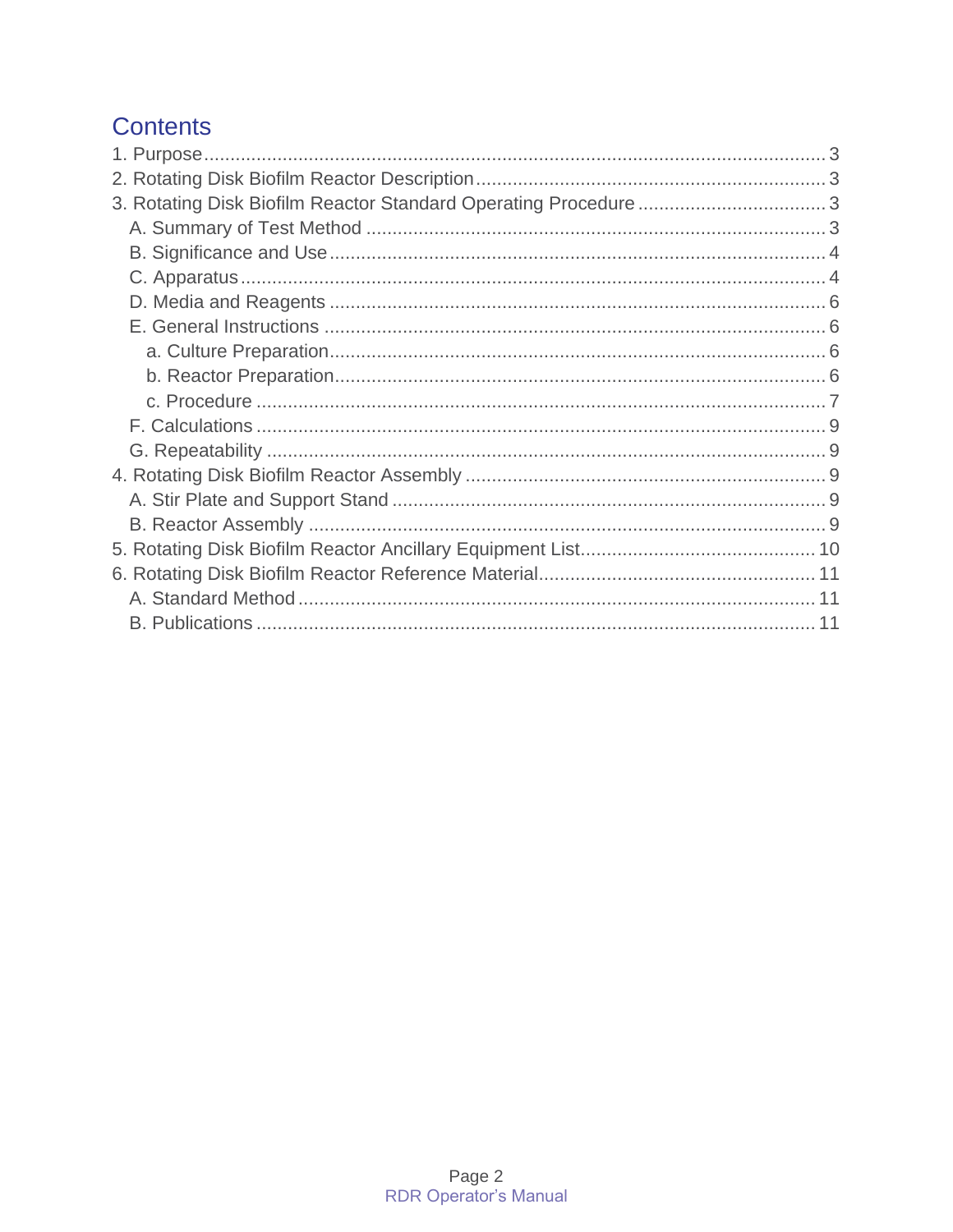# <span id="page-2-0"></span>1. Purpose

The Rotating Disk Biofilm Reactor Operator's Manual is intended to serve as a guide for researchers interested in growing a laboratory biofilm under continuously stirred flow and medium shear. It is the responsibility of the user to be familiar with basic microbiological concepts and techniques. Although a specific method is presented in the manual, the RDR is suitable for modeling many different environments. Laboratory biofilms are engineered based upon the dynamics in the reactor where they grow. No one biofilm is better than any other, although one reactor may be a better choice for modeling a particular environment. It is the responsibility of the operator to choose which reactor best suits their research needs.

# <span id="page-2-1"></span>2. Rotating Disk Biofilm Reactor Description

The Rotating Disk Biofilm Reactor consists of a PTFE and Viton disk containing recesses for six 1.25 cm diameter coupons. The removable coupons are manufactured from any machinable material. The bottom of the rotating disk contains a bar magnet to allow disk rotation to create liquid surface shear across surface-flush coupons. The entire disk containing the six coupons is placed in a 1000 ml glass reactor vessel. A liquid growth media/biocide/etc. is circulated through the vessel while the disk is rotated by a magnetic stirrer.

Sampling of the coupons is conducted by aseptically removing the entire disk from the reactor and punching/prying the coupons from the disk (a tool/pick is provided). If proper technique and care is used during sampling, a single coupon can be removed/replaced and the disk returned to the reactor vessel for further biofilm studies. The coupon removed from the reactor vessel is then scraped to collect the biofilm sample for further study or imaging using microscopy.

# <span id="page-2-2"></span>3. Rotating Disk Biofilm Reactor Standard Operating Procedure

The RDR was designed as a flexible reactor system, meaning that it can be easily adapted to model a variety of conditions in the laboratory. The following standard operating procedure (SOP) is just one suggested use. Operators are encouraged to modify the protocol to model the most appropriate biofilm for their research needs. A series of notes are included in the SOP that alert the operator to situations where special care must be taken.

*Caution: All microorganisms should be handled according to safety recommendations for each individual species of microorganism. Decontamination of all media and equipment used during experimentation is required prior to disposal of media or re-use of equipment. It is the responsibility of the operator to inform themselves on these techniques.* 

# <span id="page-2-3"></span>A. Summary of Test Method

This test method is used for growing a repeatable Pseudomonas aeruginosa biofilm in a rotating disk reactor. The biofilm is established by operating the reactor in batch mode (no flow) for 24 hours. A steady state growth (attachment is equal to detachment) is reached while the reactor operates for an additional 24 hours with continuous flow of the nutrients. The residence time of the nutrients in the reactor is set to select for biofilm growth, and is species and reactor parameter specific. During the entire 48 hours, the biofilm experiences continuous fluid shear from the rotation of the disk. At the end of the 48 hours, biofilm accumulation is quantified by removing coupons from the disk, scraping the biofilm from the coupon surface, disaggregating the clumps, then diluting and plating for viable cell enumeration.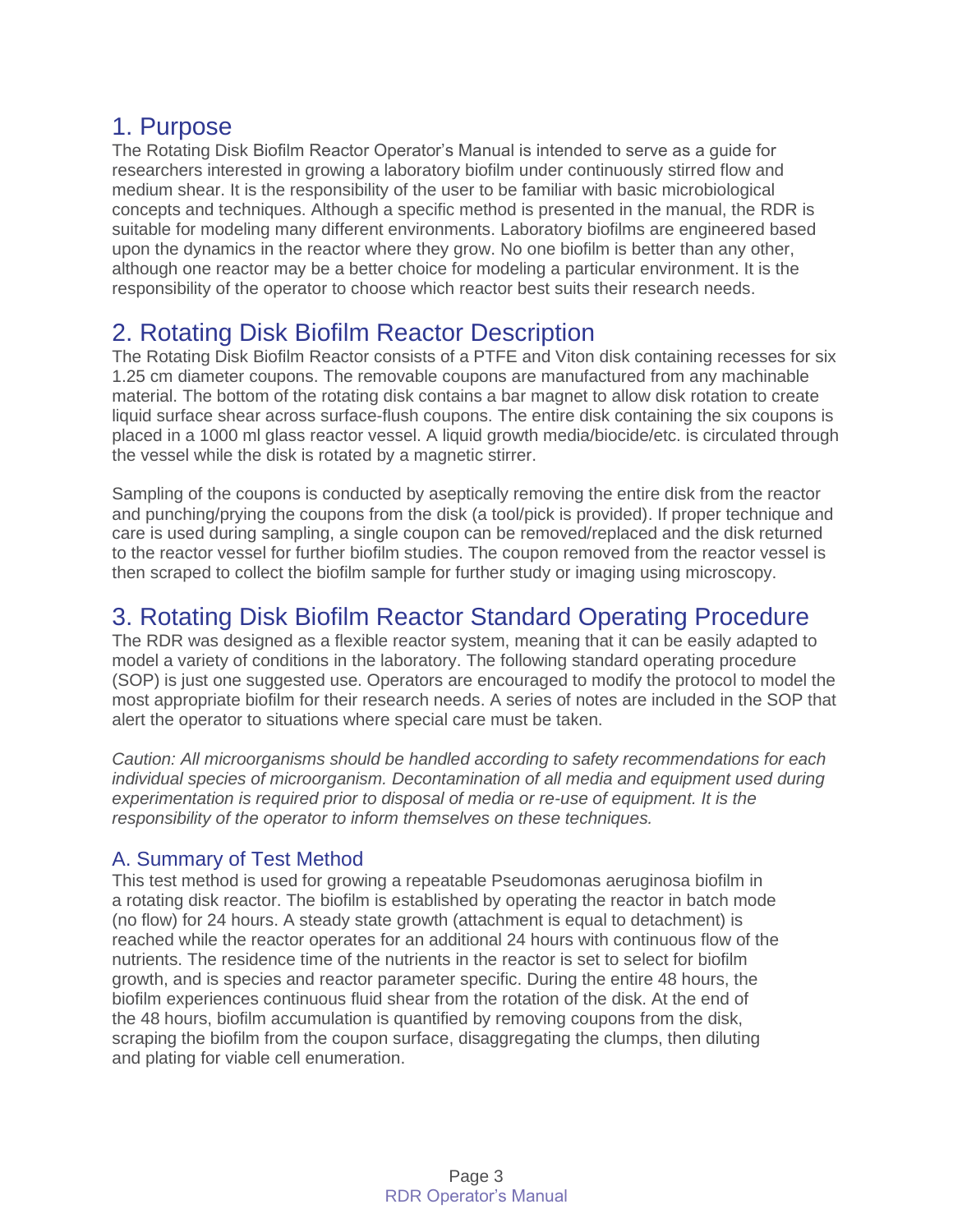### <span id="page-3-0"></span>B. Significance and Use

Bacteria that exist in a biofilm are phenotypically different from suspended cells of the same genotype. The study of biofilm in the laboratory requires protocols that account for this difference. Laboratory biofilms are engineered in growth reactors designed to produce a specific biofilm type. Altering system parameters will correspondingly result in a change in the biofilm. The purpose of this method is to direct a user in the laboratory study of biofilms by clearly defining each system parameter. This method will enable a person to grow, sample and analyze a laboratory biofilm.



## <span id="page-3-1"></span>C. Apparatus

**Figure 1. Schematic of the completely assembled reactor system (Norris, 2003).**

*(a) Wooden Applicator Sticks:* Used for scraping biofilm from coupon surface. Sterile.

*(b) Inoculating Loop.* Used to introduce bacteria into inoculum flask. Sterile.

*(c) Petri Dish:* 100 x 15mm, plastic, sterile, for transporting rods from reactor to workstation.

*(d) Culture Tubes with caps:* Any with a volume capability of 10 mL and diameter no less than 6

cm. Recommended size is 16 x 125mm borosilicate glass with threaded opening.

*(e) Pipette:* Capable of accurately dispensing 1.0 mL.

*(f) Vortex:* Any vortex mixer that will ensure proper mixing of culture tubes.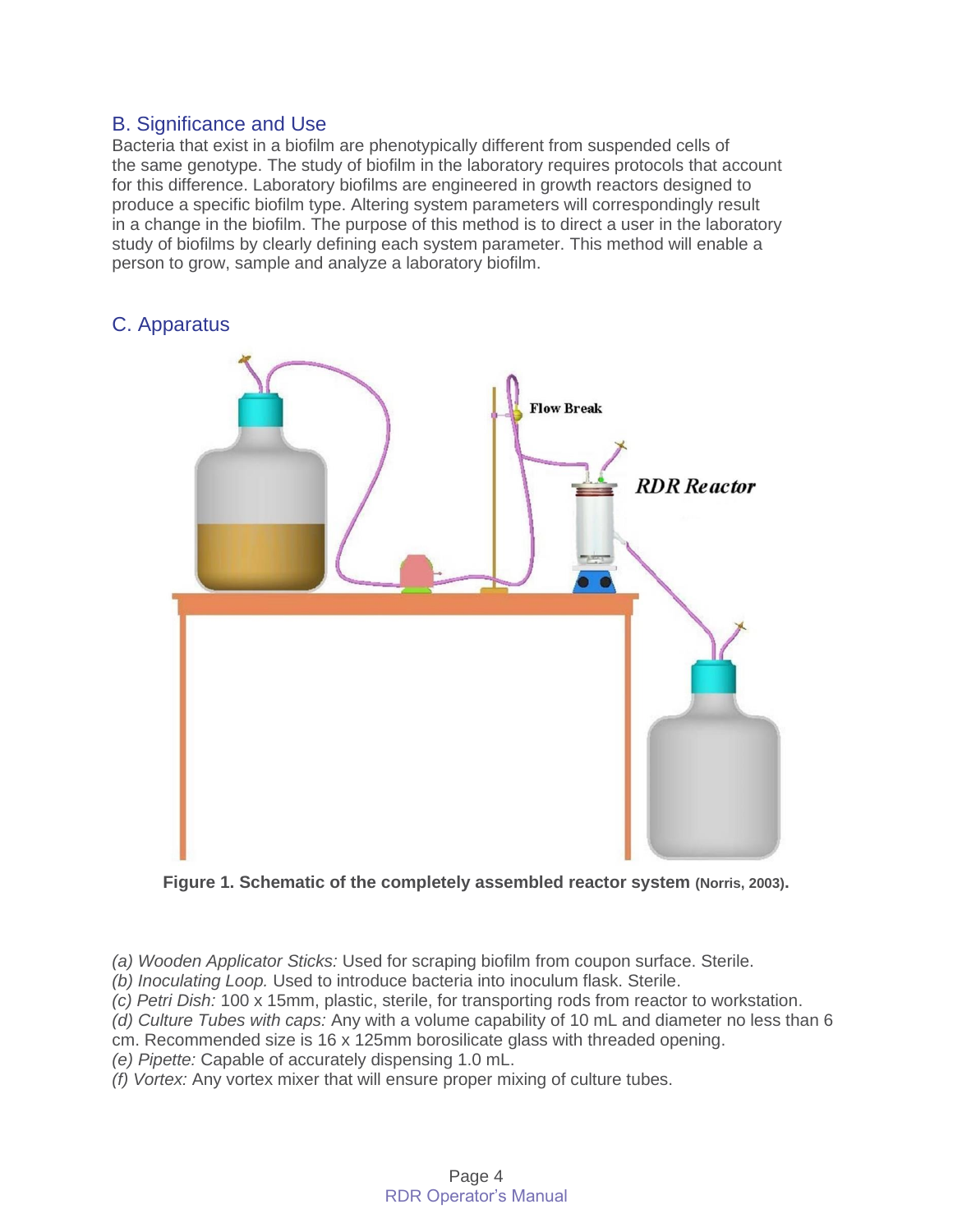*(g) Homogenizer Probe:* Capable of mixing at 20,500 ± 5000 rpm in a 5-10 mL volume and able to withstand autoclaving or other means of sterilization.

*(h) Sonicator:* any noncavitating sonicating bath that operates at 50-60 hertz.

*(i) Syringe:* sterile, 1 ml syringe used during reactor inoculation.

*(j) Needle*: sterile, 22-gauge needle used with syringe to inoculate reactor.

*(k) Bunsen or Alcohol burner:* For flame sterilizing inoculating loop and other instruments.

*(l) Stainless steel dissecting tools*.

*(m) Hemostat:* Stainless steel hemostat clamp with curved tip to remove and hold coupon in place while scraping. Use after flame sterilizing.

*(n) Environmental Shaker:* Capable of maintaining temperature of 37˚C.

*(o) Top Loading Balance:* For weighing reagent ingredients; sensitive to 0.01 gm.

*(p) Sterilizers:* Any steam sterilizer capable of producing the conditions of sterilization.

*(q) Colony Counter:* To aid in counting plates.

*(r) Peristaltic Pump:* For pumping media into reactor during continuous flow phase; pump head capable of holding selected tubing (accommodates tubing ID/OD).

*(s) Magnetic Stir plate:* Capable of operation at 100-400 rpm. A digital stir plate is recommended. (u) *Silicone tubing:* Two sizes of tubing, one with ID 3.2 mm (port OD=4.75 mm) and the other with ID 7.9 mm (port OD=7.94 mm). Both must withstand sterilization. Use to connect media carboy to reactor inlet; beaker outlet to waste carboy; air vent to reactor top; media carboy air vent.

*(t) Glass Flow break:* Autoclavable and accommodating tubing of ID 3.2 mm. Insert vertically into media inlet tube to prevent contamination from reactor to media carboy.

*(u) Clamp Stand and Clamp:* To hold glass flow break and media inlet tube vertically above reactor top. Clamp with 0.5 cm minimum grip size.

*(v) Reactor Components:*

*i. Borosilicate Glass Beaker:* 1000mL beaker without conventional pour spout, 9.5 ± 0.5 cm diameter. Barbed outlet spout added so that bottom is at 300 mL  $\pm$  15mL mark. Angle the spout 30-45 degrees to ensure drainage. Spout should accommodate silicon tubing with ID of 8- 11 mm.

**NOTE**: The rotor will displace approximately 50 ml of liquid. Therefore, an outlet spout at the 300 ml mark will result in approximately a 250 ml operating volume. The user is encouraged to confirm the actual liquid volume in the reactor, when the rotor is in place, before use. The measured volume is used to calculate an exact pump flow rate.

*ii. Reactor Top:* UHMW polyethylene with 4 holes to accommodate barbed fittings and a Mininert valve as an inoculum port.

*iii. Rotor or Disk:* 1.6 mm thick PTFE sheet cut into a disk with a diameter of 7.0 cm containing 6 evenly spaced holes with a diameter of 1.27cm. The center of each hole is located 2.55 cm from the center of the disk. 4.5 - 7.0 mm thick Viton sheet, or other suitable autoclavable material, cut into a disk with a diameter of 7.0 cm containing 6 evenly spaced holes with a diameter of 1.27 cm (the holes in the Viton are aligned with the holes in the PTFE) and a small hole in the center to house the disk retrieving port. PTFE washer with disk retrieving port. Four nylon screws. PTFE coated 4.0 x 1.4 cm starhead magnetic stir bar, set flush against PTFE disk and with holes drilled for assembly with nylon screws. The PTFE ridges on one side of the magnet may be machined to provide a flush mounting surface.

*iv) Polycarbonate coupons:* Provide a surface for biofilm growth*.* 6 cylindrical polycarbonate coupons with a diameter of 1.27 cm, thickness of approximately 3.0 mm.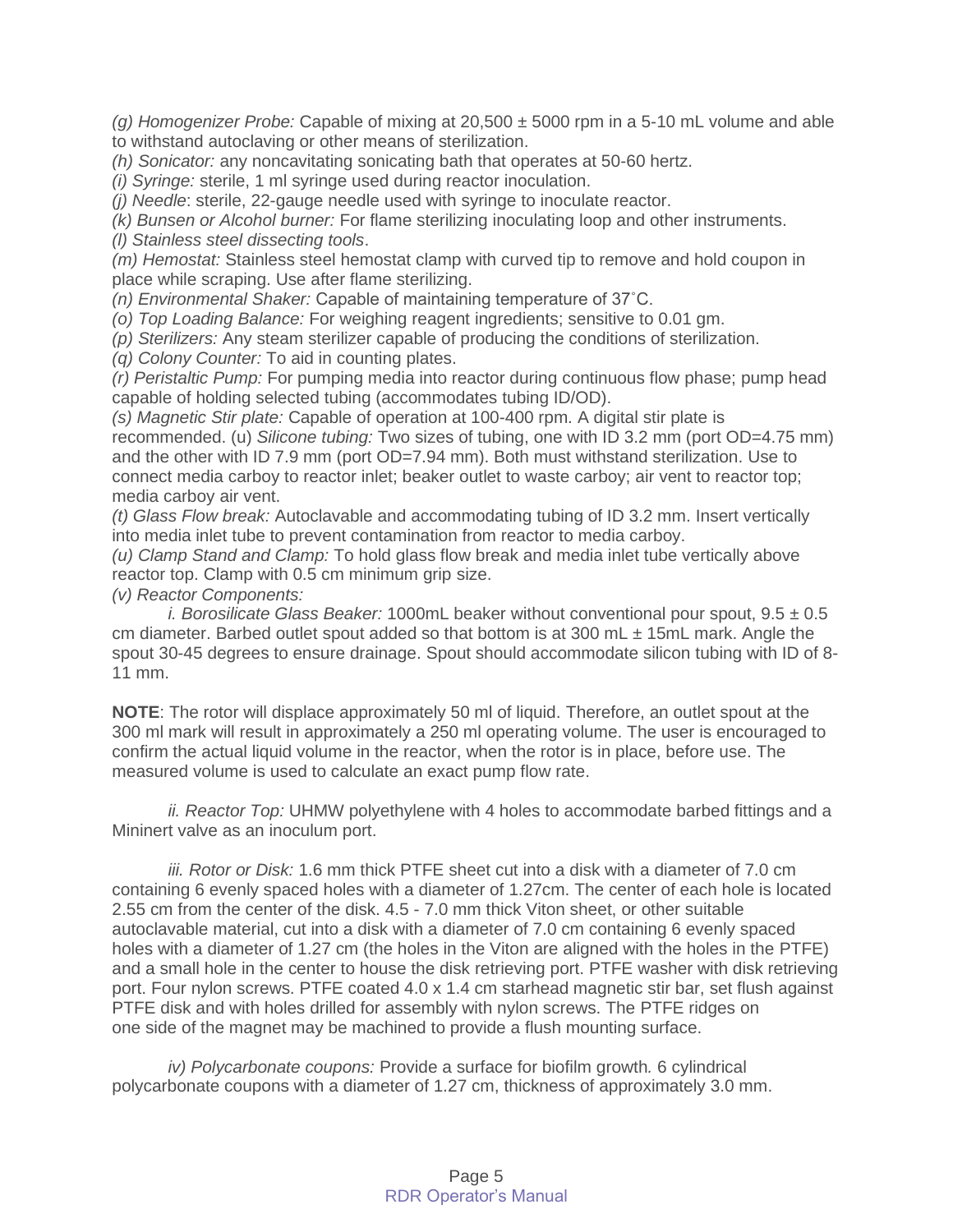*(w) Carboys:* 2 15-20L autoclavable carboys, to be used for waste and nutrients.

*i. Carboy Lids:* 2 Carboy Lids: one carboy lid with at least 2 barbed fittings to accommodate tubing ID 3.1 mm (one for nutrient line and one for bacterial air vent). One carboy lid with at least 2-1 cm holes bored in the same fashion (one for effluent waste and one for bacterial air vent).9

*ii. Bacterial Air Vent:* autoclavable 0.2 micrometer pore size, to be spliced into tubing on waste carboy, nutrient carboy and reactor top, recommended diameter 37 mm.

### <span id="page-5-0"></span>D. Media and Reagents

*(a) Purity of Water:* All reference to water as diluent or reagent shall mean distilled water or water of equal purity.

*(b) Culture Media:*

i. Bacterial Liquid Growth Broth, soybean-casein digest medium, or an equivalent general bacterial growth medium. Tryptic Soy Broth is recommended.

ii. Bacterial Plating Medium. R2A agar is recommended.

**NOTE:** Media concentration in this protocol differs from the manufacturer's recommendation. Two different concentrations are used in the protocol, 300 mg/L for the inoculum and batch reactor operation and 30 mg/L for the continuous flow reactor operation.

*(c) Buffered Water:* 0.0425 g/L KH2 PO4 distilled water, filter sterilized and 0.405 g/L MgCl·6H2O distilled water, filter sterilized.

### <span id="page-5-1"></span>E. General Instructions

#### <span id="page-5-2"></span>*a. Culture Preparation*

*Pseudomonas aeruginosa* (ATCC 700888) is the organism used in this test. An isolated colony is aseptically removed from an R2A plate and placed into 100 ml of sterile bacterial liquid growth broth (300 mg/L) and incubated in an environmental shaker at  $35^{\circ}$ C  $\pm$  2°C for 20-24 hours. Viable bacterial density should be about 108 CFU/ml, which may be checked by serial dilution and plating.

#### <span id="page-5-3"></span>*b. Reactor Preparation*

#### **Preparation of polycarbonate coupons:**

**NOTE:** Coupons can either be used once and discarded or used repeatedly with proper cleaning and sterilization in-between each use. Check each coupon for scratching, chipping, other damage or accumulated debris before each use by screening under a dissecting microscope at a magnification of at least 20X. Discard those with visible damage to surface topography.

i. Sonicate coupons for 30 seconds in a 1:100 dilution of laboratory soap and tap water. The soapy water must completely cover the coupons.

ii. Rinse coupons with reagent water and sonicate for 30 seconds in reagent water.

iii. Repeat rinsing and sonication with reagent water until, upon visual inspection, no soap is left on the coupon.

iv. Place a coupon into each hole in the rotor, leaving the top of the coupon flush with the viton surface.

v. Place the rotor inside of the beaker.

#### **Preparation of reactor top:**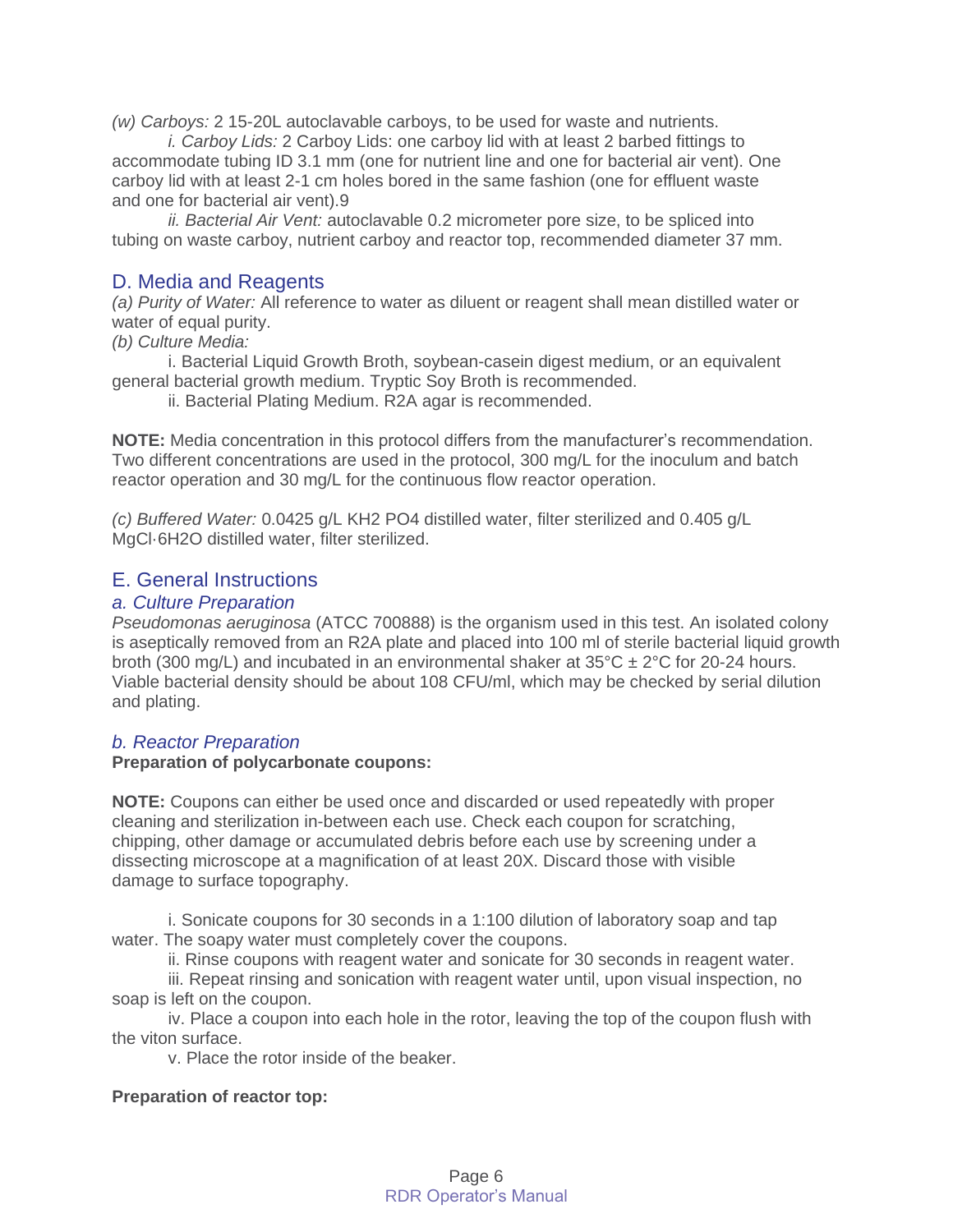i. Connect the bacterial air vent by fitting the vent to a small section of appropriately sized tubing, which is then attached to one of the fittings on the reactor stopper top.

ii. The glass flow break is spliced into the nutrient tubing line near the reactor stopper top.

#### **Sterilization of reactor system:**

i. Assemble the reactor, with the overflow (waste) line clamped and the reactor top securely fastened to the beaker before sterilization.

ii. Cover the end of the nutrient tubing that connects to the nutrient carboy and the end of the overflow (waste) tubing with aluminum foil. Cover any extra openings on the reactor top with aluminum foil.

iii. Sterilize reactor system using an autoclave for 20 minutes at 121°C.

**NOTE:** Autoclaving longer than 20 minutes could cause unnecessary degradation to the reactor or its components and is not advised. The reactor and its components have not been approved for temperatures above 121°C, and any damage caused by a higher temperature will not be covered under warranty.

#### <span id="page-6-0"></span>*c. Procedure*

#### **The batch phase:**

i. Prepare batch nutrient broth by dissolving bacterial liquid growth medium (300 mg/L) in 250 ml reagent grade water, sterilize.

ii. The top of the sterile reactor is removed and 200 ml of the batch nutrients are aseptically poured into the beaker. The reactor top is secured and the reactor is placed onto a stir plate.

iii. Inoculate the reactor with 1 ml of bacteria from the culture prepared previously. Aseptically inject the inoculum into the beaker through the inoculation port using the sterile needle and syringe.

iv. The magnetic stir plate is turned on to allow the rotor to spin freely. The rotation speed should equal approximately 200 revolutions per minute  $(\pm 100 \text{ rpm})$ . The reactor system is allowed to incubate in batch mode at room temperature ( $21^{\circ}C \pm 2^{\circ}C$ ) for 24 hours.

**NOTE:** The rotational speed of the disk dictates the fluid shear in the reactor. Fluid shear affects biofilm formation.

#### **Continuous Flow Operation (CSTR mode):**

i. Aseptically connect the nutrient tubing line to the carboy containing the continuous flow nutrient broth.

ii. Prepare continuous flow nutrient broth by dissolving bacterial liquid growth medium (30 mg/L) in 15 L sterile reagent grade water. Dissolve and sterilize the broth in a smaller volume to prevent caramelization. Aseptically pour the concentrated broth into the carboy of sterile water to make a total of 15 L.

**NOTE:** The concentration of nutrients in the bacterial liquid growth medium will affect the biofilm density that accumulates on the coupons.

iii. A continuous flow of nutrient is pumped into the reactor through a pump set at a flow rate equal to  $6.7 \pm 0.2$  m/min. Unclamp tubing on the drain spout and place the end into the waste carboy. The drain spout at the 300 ml mark on the beaker allows overflow to occur, maintaining a constant bacterial liquid growth broth concentration of 30 mg/L in the reactor during CSTR (continuously stirred tank reactor) mode.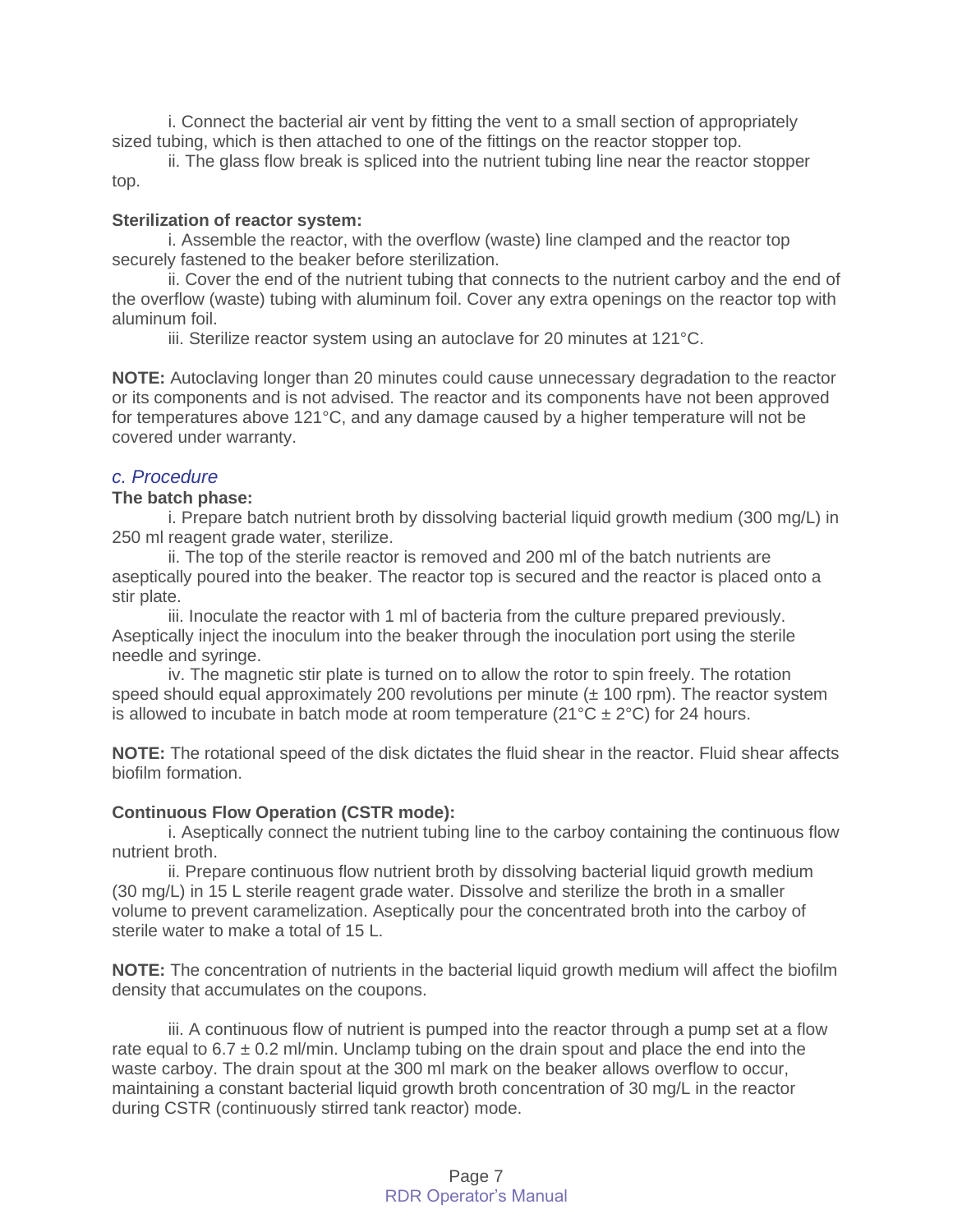**NOTE:** Flow rate is calculated by dividing the reactor volume by the residence time. The residence time is 30 minutes. The reactor volume is approximately 200 ml. The operator should set an exact flow rate based upon the measured fluid volume in the reactor when the rotor is in place to achieve an exact 30-minute residence time. The reactor residence time is a critical parameter that is specific to the bacterial species used during the experiment. To select for biofilm growth in the reactor, the residence time must be less than the doubling time for the suspended cells. This will result in the suspended cells washing out of the reactor, leaving only biofilm.

iv. The reactor is operated in CSTR mode for 24 hours.

#### **Sampling the biofilm:**

i. Prepare sampling materials: vortex, homogenizer, culture tubes, pipettes, empty sterile petri dish, wooden applicator sticks, flame sterilized stainless steel dissecting tools, stainless steel hemostat.

ii. The reactor is opened and the rotor is retrieved using a stainless steel dissecting tool via the retrieving port. The rotor is placed into an empty, sterile petri dish.

iii. Holding the rotor by the Viton using a flame-sterilized hemostat, a randomly chosen coupon is removed from the rotor using a stainless-steel dissecting tool. Care should be given to not disturb the top coupon surface in any way until it is scraped. If other coupons are to be sampled, replace rotor in reactor to prevent the biofilm from drying.

iv. The coupon is secured by holding it with the flame-sterilized hemostat. The top coupon surface is scraped for approximately 15 seconds using the flat end of a wooden applicator stick held perpendicular to the coupon surface. The stick is rinsed by stirring it in the dilution buffer in the culture tube. Repeat the scraping and rinsing process 3-4 times, ensuring full coverage of the coupon surface.

v. The coupon is rinsed by holding the coupon at a  $60^\circ$  angle over the culture tube and pipetting 1 ml of sterile dilution water over the surface of the coupon. The final volume in the culture tube is 10 ml.

#### **Analyze the biofilm sample:**

i. The scraped biofilm sample is homogenized at  $20,500 \pm 5000$  rpm for 30 seconds. If more than one biofilm sample is taken rinse the homogenizing probe by homogenizing a dilution blank for 30 seconds at the same rpm, homogenize a tube containing 70% ethanol for 15 seconds, then remove the probe and let the probe set in the ethanol tube for 1 minute. Shake any remaining ethanol off the probe, reattach probe and homogenize a dilution blank for 30 seconds. Homogenize a second dilution blank and then homogenize the next sample tube. Always repeat this cleaning process between samples.

**NOTE:** Homogenizing the sample disaggregates the biofilm clumps to form a homogeneous cell suspension. Improper disaggregation will result in an underestimation of the viable cells present in the sample.

ii. Serially dilute the sample.

**NOTE:** The equation in section 10.6 is accurate only if the culture tube the biofilm was scraped into is referred to as the 100 dilution.

iii. Plate each dilution in duplicate for colony growth using an accepted plating technique such as spread plating or spiral plating.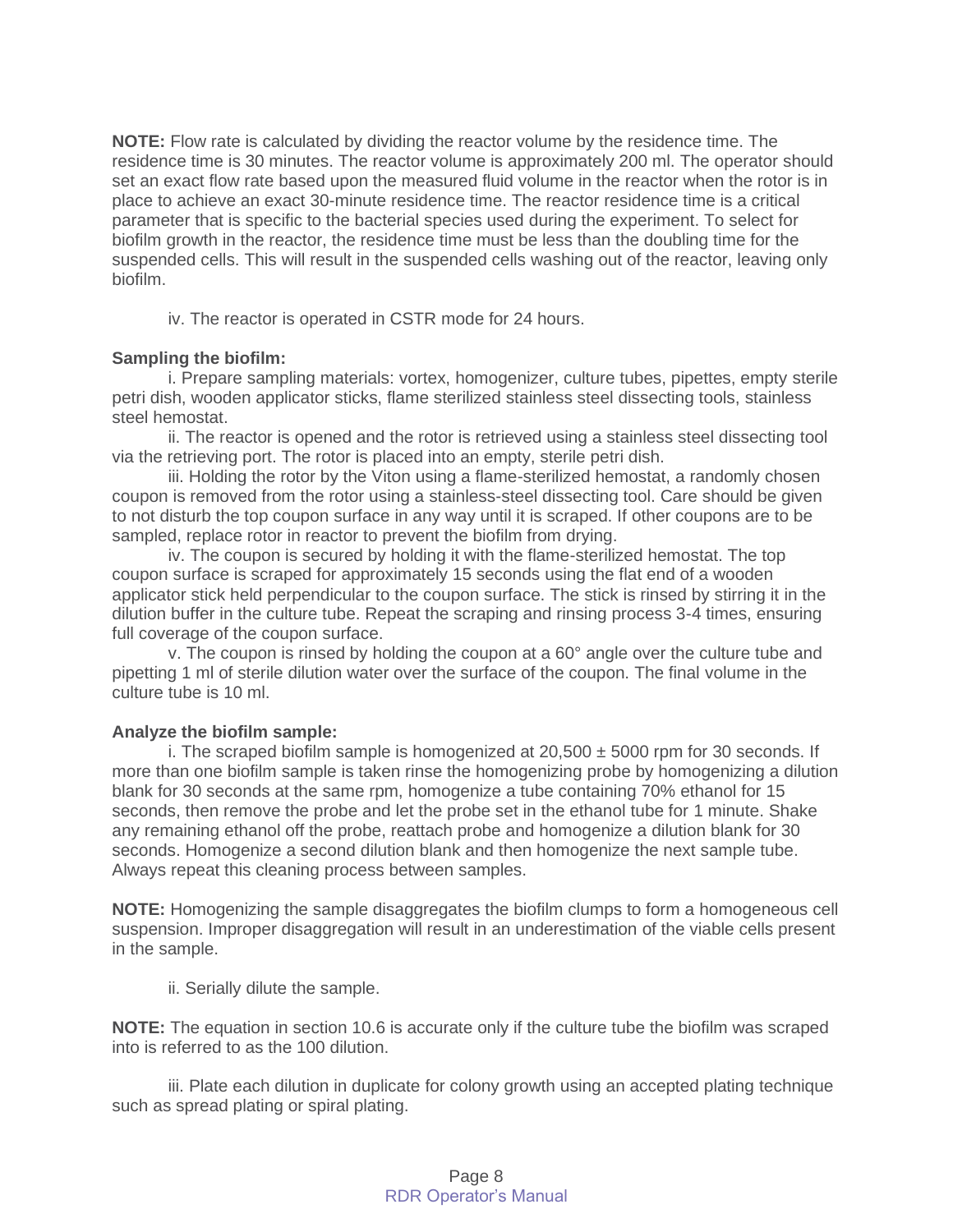iv. Incubate the plates for 17-20 hours at  $35^{\circ}$ C  $\pm$  2 $^{\circ}$ C.

#### **Cell Enumeration:**

i. Count the appropriate number of colonies according to the plating method used.

ii. Calculate the arithmetic mean of the replicate samples plated.

# <span id="page-8-0"></span>F. Calculations

*a)* Calculate the log density for one coupon using Equation [1]:

$$
LOG_{10}\left(\frac{c\hbar u}{cm^2}\right) = LOG_{10}\left[\left(\frac{mean\ c\hbar u}{vol.\ of\ sample\ plate}\right) \times \left(\frac{volume\ corresponding\ point\ to}{surface\ area\ scaled}\right) \times (dilution)\right]
$$
 [1]

*b)* The mean biofilm density is the average of the individual coupon log densities.

# <span id="page-8-1"></span>G. Repeatability

Randomization is used whenever possible to reduce the potential for systematic bias. During development, the protocol was repeated 27 times. The internal reproducibility standard deviation for this protocol, when the biofilm density is based on a single coupon, was calculated to equal 0.5. The sources of variability were: 40% attributable to technician-to-technician variability, 40% attributable to experiment-to-experiment within technician variability, 20% attributable to coupon-to-coupon, within experiment variability.

# <span id="page-8-2"></span>4. Rotating Disk Biofilm Reactor Assembly

**NOTE:** The Rotating Disc Reactor System (RDR) comes with and without a stir plate and support stand. These assembly directions assume a stir plate and support stand are used.

## <span id="page-8-3"></span>A. Stir Plate and Support Stand

- i. Fix the aluminum rod into the back of the stir plate in the support clamp.
- ii. Mount the support ring in a clamp and attach to the support rod. Mount the ring low on the stand near the top of the stir plate.
- iii. Mount the 3-prong clamp onto the support rod with a clamp. Mount the 3-prong clamp high on the support rod.

## <span id="page-8-4"></span>B. Reactor Assembly

- i. Nutrient Supply Tubing: Attach tubing from your media reservoir to the glass flow break inlets.
- ii. Attach effluent tubing. Use minimum 1/4"(6 mm) ID and direct the effluent tubing to the drain or collection reservoir.
- iii. Insert the coupons into the disc rotor, flush with the upper surface of the rotor.
- iv. Insert the rotor into the glass reactor vessel.
- v. Mount the reactor lid onto the glass vessel. Turn the lid slightly while pushing onto the glass vessel to seat the O-ring seal.
- vi. Insert the glass vessel bottom through the stand ring support. Adjust the location of the ring support to center the glass vessel in the middle of the stir plate.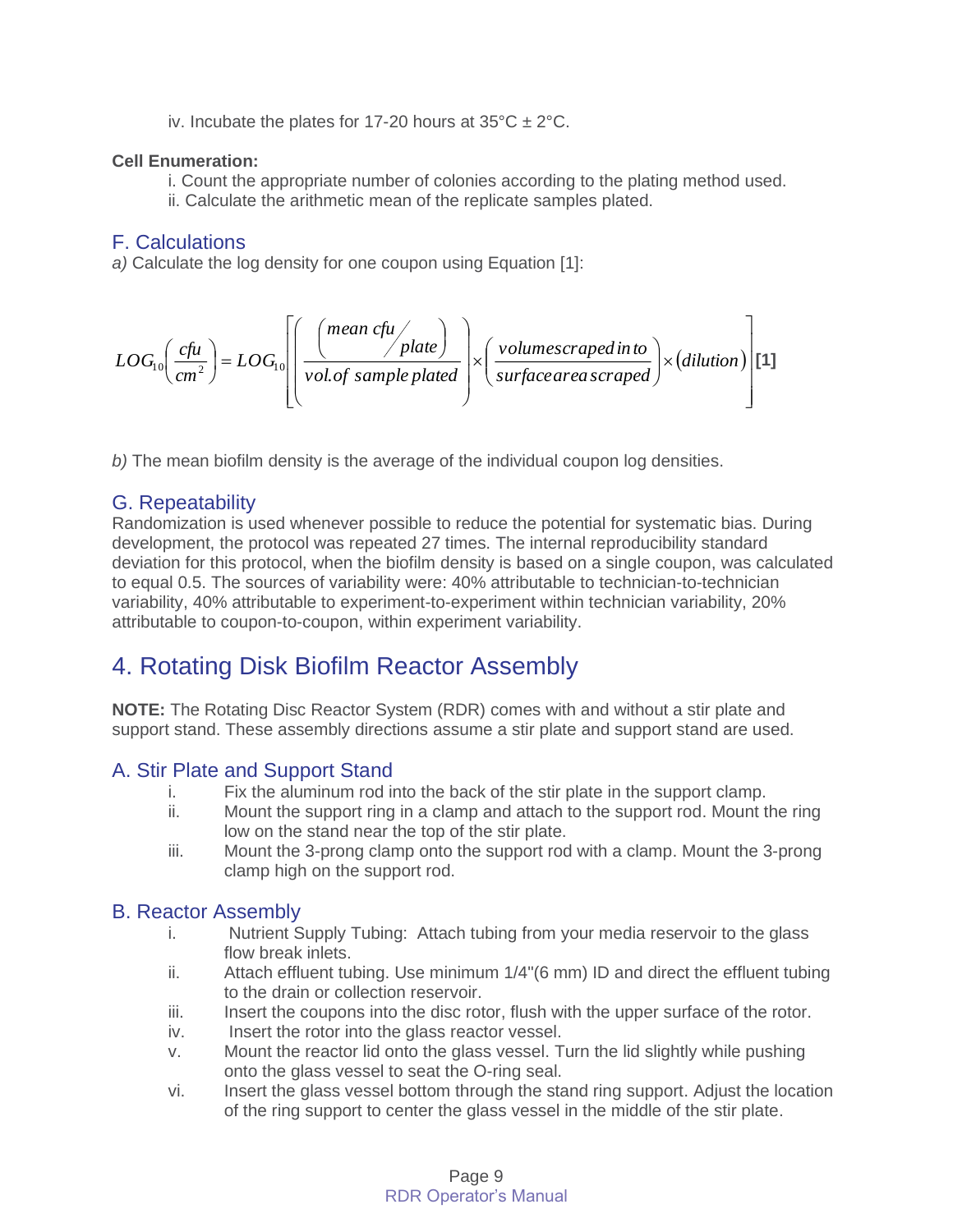vii. Adjust the 3-prong support clamp to hold the influent tubing and glass flow breaks above the reactor vessel.

# <span id="page-9-0"></span>5. Rotating Disk Biofilm Reactor Ancillary Equipment List

**NOTE:** *BioSurface Technologies does not sell or supply the ancillary equipment described below. This or comparable equipment is required to complete the reactor system set-up. Please check with your local vendors for availability and current pricing. Equipment listed is not recommended equipment, but an aid to help you identify compatible equipment.*

**Pump:** There are many types of peristaltic pumps available and you may opt for alternative types and pump head configurations (multi-channel versus single channel, higher/lower rpm range, etc.). Depending on what you need to add to the reactor during operation, you may require more than 1 pump or a multi-head pump (media for growth and biofilm treatment chemical for some duration that may require an additional pump).

- **Masterflex L/S Precision Modular Drive w/ Remote I/O; 100 rpm** (Cole Parmer P/N WU-07557-10 VAC CE certified)
- **Masterflex L/S Easy-Load II Head for Precision Tubing, PPS/SS** (Cole Parmer P/N EW-77200-60)

**Tubing:** The tubing you choose depends on the chemical compatibility, gas permeability, wear resistance in peristaltic pumps, and pricing. You must choose the tubing that best fits your needs. C-Flex tubing (listed below) is similar to silicone tubing but has a low gas-permeability compared to silicone. If gas-permeability is not an issue, standard silicone tubing is acceptable.

- **Masterflex, C-Flex (50 A), L/S 16, 25 ft.** (Cole Parmer P/N EW-06424-16)
	- Will fit the 3/16" barbed port fittings on the top of the RDR and connect to the media supply reservoir.
- **Masterflex, C-Flex (50 A), L/S 18, 25 ft. (Cole Parmer P/N EW-06424-18)** 
	- Used to connect the effluent port (3/8" barbed port) on the reactor to the spent media collection vessel.
- **Masterflex, C-Flex (50 A), ¼" ID x 7/16" OD, 25 ft** (Cole Parmer P/N EW-06424-72)
	- A few lengths and adapters to get from the carboy to the smaller diameter tubing, and as a siphon tube inside the carboy.
- **Nylon 1/4" x 1/8" adapter** (Cole Parmer P/N EW-30622-28)
	- Needed to get from the 3/16" or 1/4" ID to the 1/8" tubing.

**Carboy:** The carboy should be selected based on experiment needs and may be larger or smaller than what is suggested below. Ported lids can be purchased from suppliers, but standard lids are easily converted to ported lids using the following fittings or similar.

- **Cole-Parmer Heavy-Duty PP Carboy with Shoulder Handle, 10 L** (Cole Parmer P/N EW-62507-10)
- **Filling / Venting ports for carboy lid - 1/4" tubing** (Cole Parmer P/N EW-06259-10)
- **Filling / Venting ports for carboy lid - 1/2" tubing**  (Cole Parmer P/N EW-06259-00)

### **Suggested Ancillary Equipment Suppliers:**

Cole Parmer: 800-323-4340 (www.coleparmer.com) Fisher Scientific: 1 800-766-7000 (www.fishersci.com)